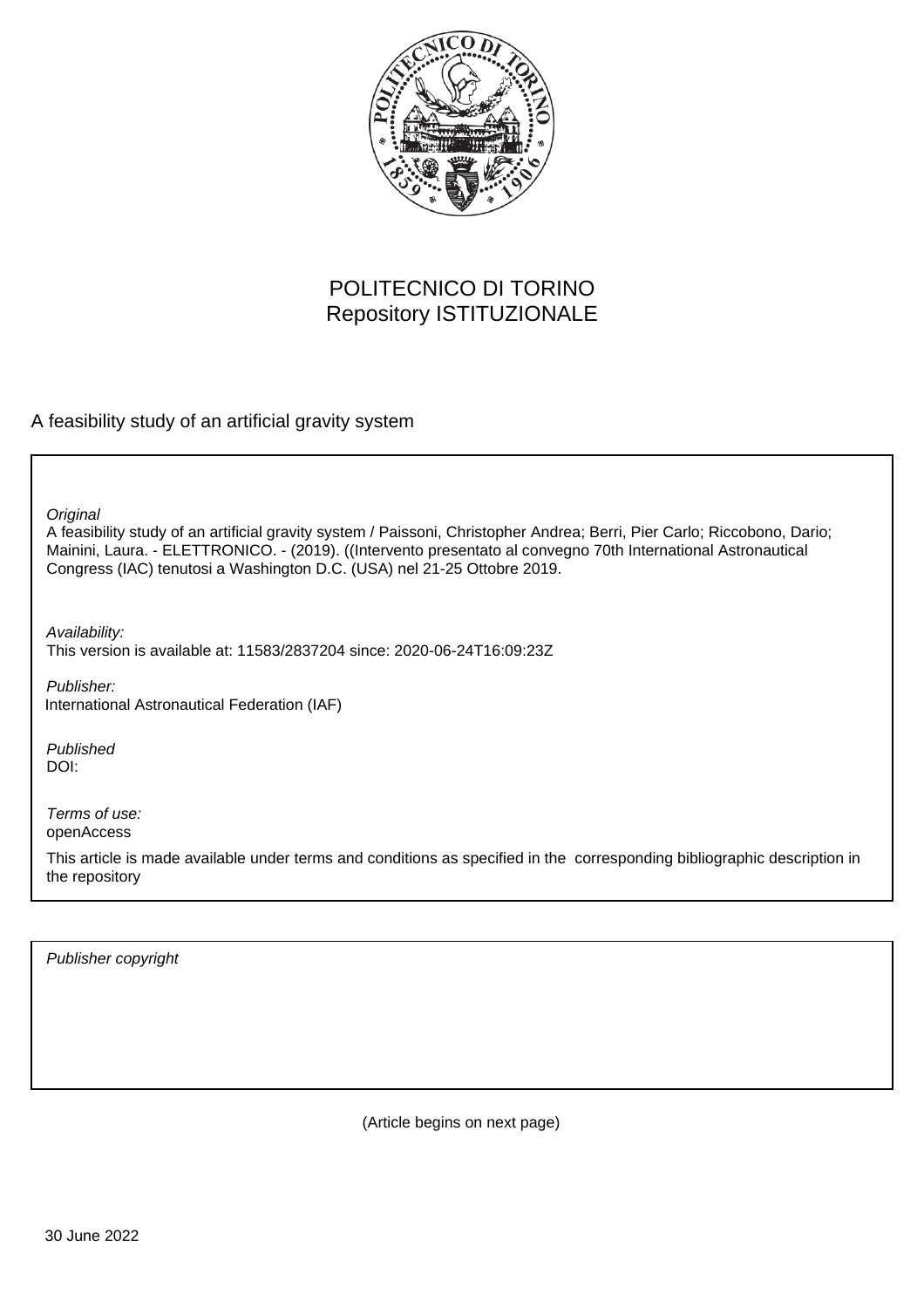## IAC-19-B3.7.13

## **A Feasibility Study of an Artificial Gravity System**

## **Christopher Andrea Paissoni<sup>a</sup>**\***, Pier Carlo Berri<sup>b</sup> , Dario Riccobono<sup>c</sup> , Laura Mainini<sup>d</sup>**

<sup>a</sup> *Department of Mechanical and Aerospace Engineering, Politecnico di Torino, Corso Duca degli Abruzzi 129, Turin, Italy, 10040*[, christopher.paissoni@polito.it](mailto:christopher.paissoni@polito.it)

<sup>b</sup> *Department of Mechanical and Aerospace Engineering, Politecnico di Torino, Corso Duca degli Abruzzi 129, Turin, Italy, 10040*[, pier.berri@polito.it](mailto:pier.berri@polito.it)

<sup>c</sup> *Department of Mechanical and Aerospace Engineering, Politecnico di Torino, Corso Duca degli Abruzzi 129, Turin, Italy, 10040*[, dario.riccobono@polito.it](mailto:dario.riccobono@polito.it)

<sup>d</sup> *Visiting Professor, Department of Mechanical and Aerospace Engineering, Politecnico di Torino. Research Affiliate, Department of Aeronautics and Astronautics, Massachusetts Institute of Technology.*  [laura.mainini@polito.it,](mailto:laura.mainini@polito.it) *AIAA Senior Member*

\* Corresponding Author

#### **Abstract**

Future crewed space exploration targets ambitious and distant destinations, requiring long duration missions that may largely affect the astronauts' health condition. To limit these effects, spacecraft will require additional solutions for the support of human safety, health and quality of life. Among those, artificial gravity might introduce a disruptive development to allow manned space exploration to achieve broader frontiers, reducing bone and muscle deterioration, motion sickness, and fluid redistribution. This work proposes the preliminary design of a rotating gravity system developed to support long-duration manned missions with a healthy living environment for human comfort. The design problem considers different aspects of the possible missions: it includes the identification of key design drivers and mission requirements, along with the exploration and assessment of possible system architectures accounting for deployment and operation constraints. The design process relies on the use of Multidisciplinary Design Optimization (MDO) methodologies to account for the interaction of multiple disciplines at the conceptual stage, and to benefit from this knowledge for the identification of the best design solutions for the rotating gravity system. This approach allows to evaluate the effect of several design choice at an early stage into the system development, to inform critical tradeoff decisions and determine the feasibility of such a system with technology available today or in the near future. **Keywords:** Artificial gravity, Multidisciplinary Design Optimization, Optimization.

#### **1. Introduction**

In the last years, the necessity to extend the human presence in space has gained increasing importance. In accordance with the Global Exploration Roadmap [1], several technological, physical, and ethical issues must be addressed before undertaking more challenging missions toward the other bodies of the Solar System. One of the main issues is related to the effects of a microgravity environment for long-term presence of the astronauts in space. The NASA Office of the Chief Health and Medical Officer (OCHMO) has intensively studied the negative effects on the human body in the space environment, considering the lessons learnt from the International Space Station (ISS) where the astronauts usually spent not more than six months. A number of side effects have been identified including bone and muscles deteriorations, motion sickness, fluid redistribution, disruption of senses, and immune function reduction. These side effects all relate to long time permanence and operations in microgravity environment and can deeply affect the health of the astronauts, not only during their permanency in space but also after their

return on Earth. Artificially generating an Earth-like gravity acceleration is then highly desirable to counter the abovementioned issues.

In 1952, Dr. Wernher von Braun has been the first to describe the conceptual design of an orbiting space station (Figure 1) that would rotate to produce "synthetic" gravity [2].



**Figure 1: Braun's Space Station Concept (1952). Source: NASA/MSFC [3]. Image not subject to copyright as per NASA policy [4].**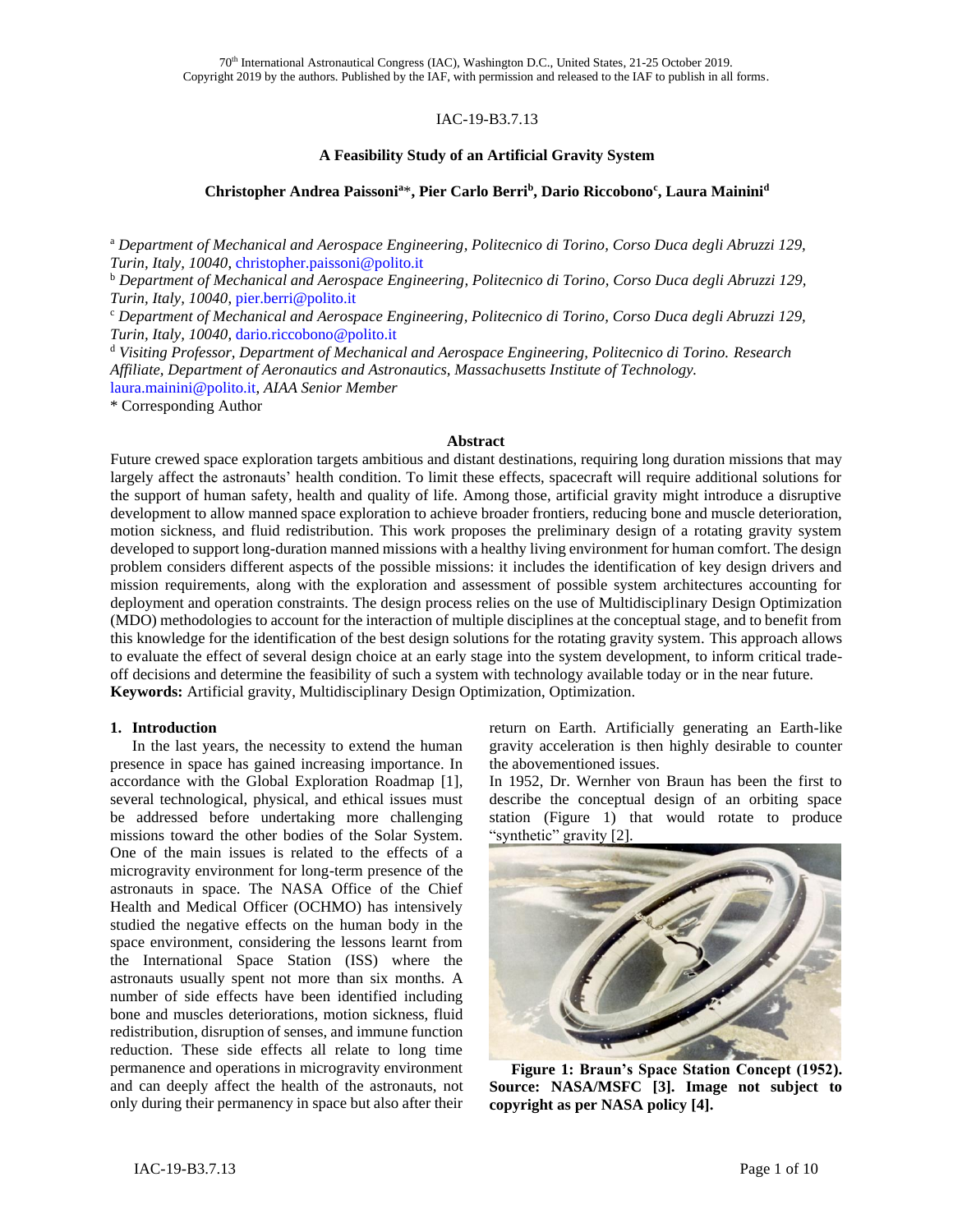The Braun's design was a toroidal shaped space station of 250m diameter located in Low Earth Orbit (LEO). A gravity value of 1g was reached with a rotational motion of 4,9 Revolution Per Minute (RPM).

Several following concepts exploited the Braun's idea of a rotating system to generate gravity: the Discovery II (2005), a space transfer vehicle to Jupiter's orbit with three rotating habitable modules for the crew [5]; the Multi-Mission Space Exploration Vehicle (MMSEV), a space transport vehicle for long-duration, crewed mission with a rotating torus-ring habitat able to generate 0,69g [6], developed by NASA in 2011; the ISS Centrifuge DEMO (2011), a NASA's proposal for a rotating demonstration structure with the capability to become a sleep module of the ISS [7]; the Mars Gravity Biosatellite (2009), a LEO mission with the objective to study the effect of the Mars gravity on mammals [8].

Unfortunately, all the system concepts listed above have remained on paper due to several problems mainly related to their implementation. All the concepts rely on von Braun's idea to generate artificial gravity through rotating structures where astronauts are pushed to a relative floor by the resultant centrifugal force. The rotational speed is proportional to the radius of the toroidlike structure. For given spacecraft dimensions, a slow rotational speed is more advisable due to both a lower mass of the system and an easier controllability; however, to produce a given acceleration with a low angular rate, the system dimensions could raise dramatically and hinder launch operations, as well as manufacturing and maintenance. Then the spacecraft design will be a trade off between acceleration, size and angular rate.

Other variables, not directly related to the generated centripetal acceleration, strongly affect the design of such systems. For example, the system architecture in terms of number, shape and internal configuration of modules, deeply influence the physical model to be developed. Two possible opposite system architecture configurations could be identified: the first one is represented by a single toroidal module in which the structure is not interrupted by connection interface between modules. Alternatively, it is conceptually possible subdivide the toroidal structure in single modules, reducing the sectorial area considered for a single module.

In this paper, we address the design variables, regarding spacecraft geometry and kinematics, which mostly affect the design of a toroidal-like shape rotating space station. We leverage an optimization process aimed to identify sub-optimal solutions for this system architecture. We consider a modular toroidal spacecraft, and we aim at optimizing its geometrical and kinematic properties to find a design solution emerging from trade off studies aiming at maximizing the performance in terms of simulation of gravity (i.e. generating a uniform

centripetal acceleration with low angular velocities) while containing the overall lifecyle costs.

In the Section II, there is description of the problem statement for the design of an artificial gravity system. Moreover, there is the presentation of the model developed in order to numerically assess the design parameters selected. The methodology followed for the optimization problem and the presentation of the optimization algorithms implemented in the MDO tool developed are reported in Section III. In Section IV, the main design results obtained from the optimization process are presented. At the end, the main conclusions of this work are drawn in Section V.

# **2. Problem Statement**

This work is intended as a preliminary study to assess the feasibility of an artificial gravity environment for long duration human presence in space. The habitat will be placed in Low Earth Orbit, to ease cost effective and frequent resupply missions, crew turnaround and emergency evacuation in case of accidents.

We focus on a ring architecture, consisting of  $n$ interconnected modules. The radius of the structure  $R$ affects the number of modules, while the individual dimension and weight of each module are limited by the capabilities of the launch vehicle.

The architecture is optimized to achieve maximum pressurized volume at minimum manufacturing and deploying costs, while providing Earth-like gravity and a low angular velocity, in order to preserve the comfort of the crew and avoid motion sickness issues.

Table 1 summarizes the independent design variables considered for the study; most of them are related to the spacecraft geometry, and define the basic dimensions of ring radius  $R$ , radius of a single module  $r$ , while the centripetal acceleration  $g$  is related to the system performance in terms of comfort of the crew.

**Table 1: Description of the design variables considered for the optimization.**

| Variable                 | symbol | unit                        | range         |
|--------------------------|--------|-----------------------------|---------------|
| Ring radius              | к      | [m]                         | (0, 1000)     |
| Number of modules        | n      |                             | $(1, \infty)$ |
| Radius of a module       | r      | [m]                         | (0, R)        |
| Centripetal acceleration |        | $\left[\text{m/s}^2\right]$ | (3, 9.81)     |

The first approximation computational model employed is schematically shown in Figure 2; the following paragraphs briefly explain the assumptions adopted for each section of the model.

## *2.1. Computation of geometrical and kinematic properties*

The set of design parameters listed in Table 1, namely  $R$ ,  $n$  and  $r$ , define the simplified geometry of the spacecraft.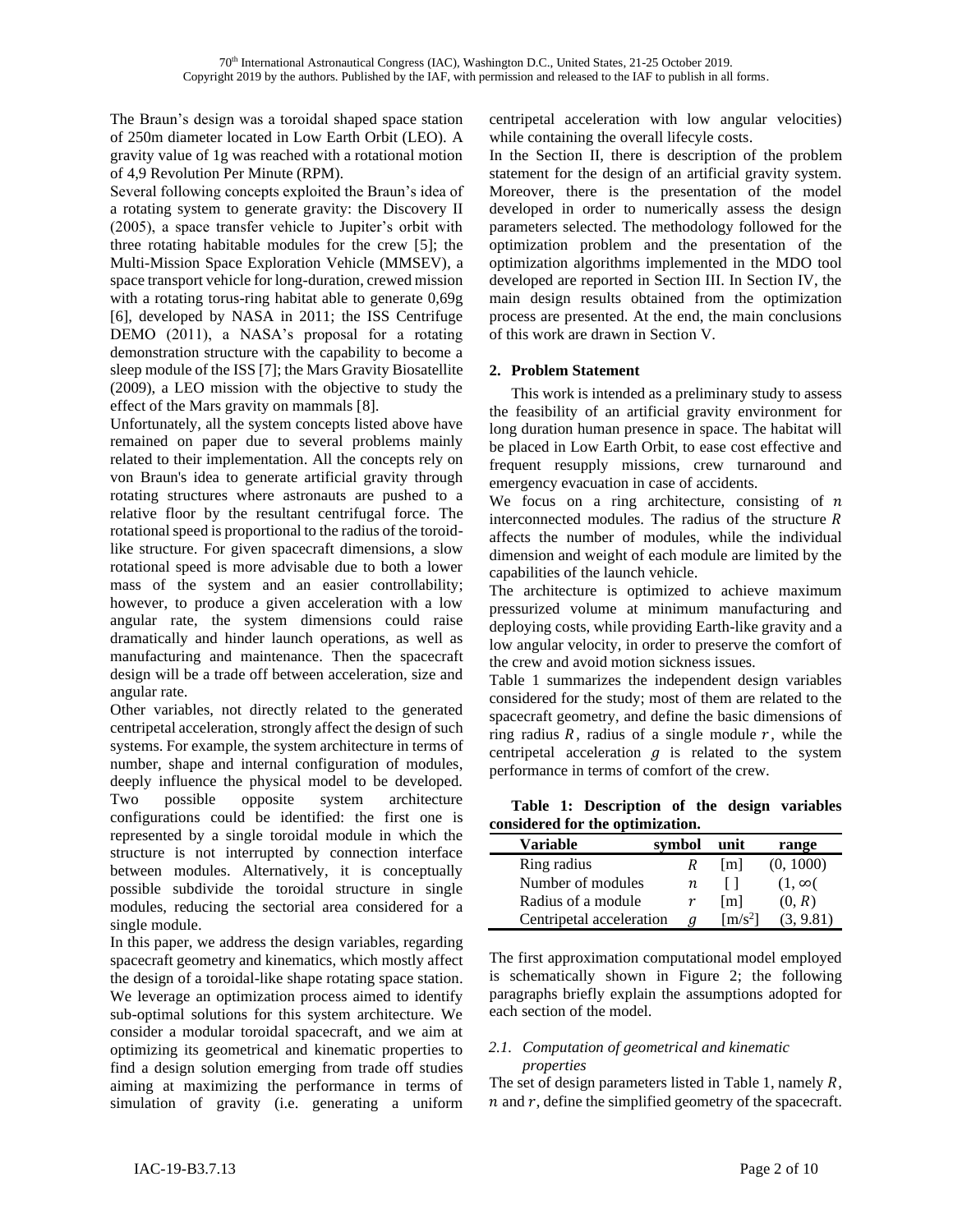70th International Astronautical Congress (IAC), Washington D.C., United States, 21-25 October 2019. Copyright 2019 by the authors. Published by the IAF, with permission and released to the IAF to publish in all forms.

| Launcher                | Max payload to LEO [t] | <b>Fairing length</b><br>$l_F$ [m] | <b>Fairing radius</b><br>$r_F$ [m] | Cost per launch<br>(million USD) |
|-------------------------|------------------------|------------------------------------|------------------------------------|----------------------------------|
| Ariane 5 ES             | 21                     | 17                                 | 2.7                                | 150                              |
| Sojuz $2-1B$            | 7.8                    | 11.43                              | 2.05                               | 61                               |
| Falcon $9 \text{ v}1.2$ | 13.68                  | 13.1                               | 2.6                                | 62                               |
| F9 expendable           | 22.8                   | 13.1                               | 2.6                                | 92                               |
| Falcon Heavy            | 18.11                  | 13.1                               | 2.6                                | 90                               |
| FH expendable           | 63.8                   | 13.1                               | 2.6                                | 150                              |
| Delta IV                | 13.14                  | 10.84                              | 2                                  | 164                              |
| Delta IV Heavy          | 28.79                  | 19.1                               | 2.5                                | 350                              |
| Atlas V                 | 18.5                   | 9                                  |                                    | 109                              |

**Table 2: Cost and capabilities of existing launch vehicles**

These variables affect the estimation of habitable volume and the angular rate required for a given level of centripetal acceleration. Additionally, the choice of a suitable launch vehicle is dictated by mass and volume limits of available launchers.



**Figure 2: Simplified geometry of one spacecraft module inside the launcher payload fairing.**

The geometrical relationships between the dimensions of the structure are the result of geometrical compatibility of the modules:

$$
l = 2R \sin \frac{\pi}{n}
$$
  
\n
$$
R > r
$$
  
\n
$$
2(R + r) \sin \frac{\pi}{n} \le l_F
$$
  
\n
$$
(R + r) - (R - r) \cos \frac{\pi}{n} \le 2r_F
$$

where  $r_F$  and  $l_F$  are the radius and length available inside the launcher fairing. The dimension of the individual module is constrained by the available payload space in the fairing of the launch vehicle. Table 2 summarizes the capabilities of the considered launch vehicles.

Given the mass and dimensions of the individual module, the launch vehicle is chosen as the least expensive among those with compatible capabilities in terms of maximum payload to LEO and fairing dimensions, according to Table 2. The total volume of the spacecraft is approximated as the volume of a torus with the same radius, given by:

$$
V_{tot}=2\pi^2 R r^2
$$

while the internal volume is estimated by multiplying the total by an empirical corrective coefficient  $k_{corr}$ , obtained by fitting available data regarding the habitation modules of the International Space Station:

$$
V_{int} = k_{corr} V_{tot}
$$

The centripetal acceleration generated by the rotating structure is given by:

$$
g = \omega R^2
$$

where  $\omega$  is the angular rate of the spacecraft. To avoid sickness resulting from Coriolis forces experienced by the crew, this angular velocity shall be limited to a maximum value of 2  $rpm$  [6].

## *2.2. Computation of pressurization and centrifugal stresses*

To compute structural stresses experienced by the spacecraft, as a first approximation we assume a thinwall torus shaped geometry, subject to pressure and centrifugal forces.

By considering a section of the torus and imposing the equilibrium between pressure load and tensile stress, the contribution to the latter given by pressurization is:

$$
\sigma_{1,p} = \frac{p \, r}{2 \, s}
$$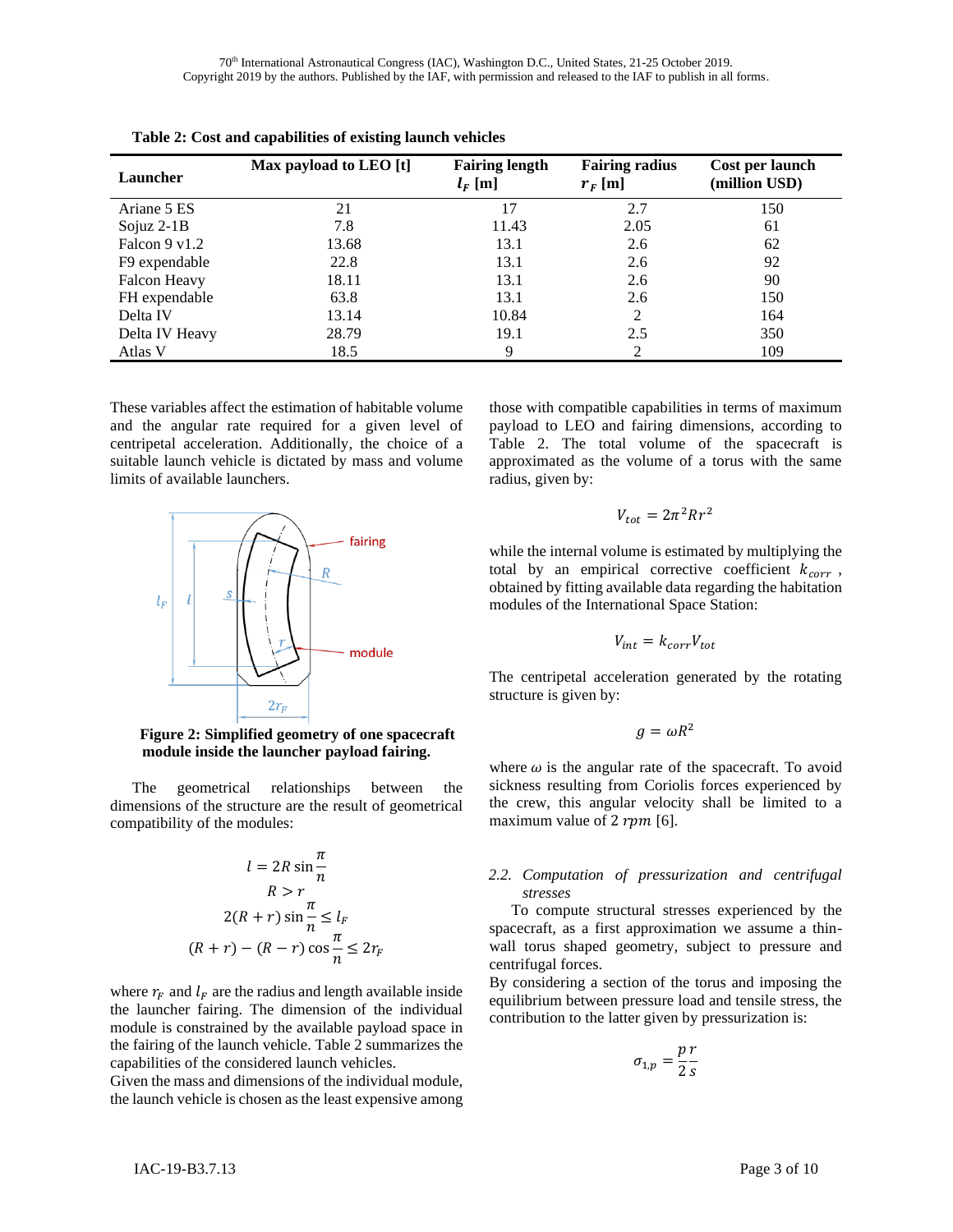where  $s$  is the thickness of the wall. Similarly, the contribution of centrifugal forces on  $\sigma_1$  is computed imposing the equilibrium between tensile stresses and centrifugal load for a section of the ring:

$$
\sigma_{1,c} = \frac{\rho_l \omega^2 R}{4 \pi r s}
$$

where  $\rho_l = \rho_{average} \pi r$  is the linear density of the module, estimated from empirical data and taking into account the structural mass increase needed to bear the centrifugal load itself.

The tangential component of stress  $\sigma_2$  is computed only taking into account the pressure load, similarly to  $\sigma_{1,p}$ , yielding to:

$$
\sigma_2 = \frac{r}{s}p
$$

Then, the total stress  $\sigma_v$  is estimated with the von Mises criterion.

#### *2.3. Mass estimation*

The mass of each module is estimated by fitting available data regarding the habitable modules of the International Space Station, corrected with the additional mass needed to bear the centrifugal loads.

For this purpose, two von Mises stresses are computed, one neglecting centrifugal loads and the other considering them:

$$
\sigma_{v1} = \sqrt{(\sigma_{1,p} + \sigma_{1,c})^2 + \sigma_2^2 - (\sigma_{1,p} + \sigma_{1,c})\sigma_2}
$$

$$
\sigma_{v2} = \sqrt{\sigma_{1,p}^2 + \sigma_2^2 - \sigma_{1,p}\sigma_2}
$$

In both cases the model computes the wall thickness required for keeping the von Mises stress equal to the material yield stress divided by a safety factor  $k$ :

$$
\frac{(s_{1,2})_{i+1}}{(s_{1,2})_i} = \frac{k\sigma_{v1,2}}{\sigma_{02}}
$$

where  $(s_{1,2})_i$  is the wall thickness used for the stress estimation and  $(s_{1,2})_{i+1}$  is the updated wall thickness Then, the total mass is updated by adding the structural mass resulting by the thickness increase. The stresses are updated and the process is repeated until convergence.

## *2.4. Cost estimation*

The total cost  $C$  is estimated as the sum of manufacturing cost  $c_M$  for each module plus the total cost of launch  $c_{LT}$ :

$$
C = c_M + c_{L,T}
$$

Cost of launch is obtained from available data related to most common launch vehicles (see Table 2), taking into account the total number of launches required. In particular, for a given module geometry and weight, we choose the cheapest launcher available, among those compatible in terms of fairing size and maximum payload to LEO. Then the cost of the selected launch vehicle  $c_{LV}$ is multiplied by the number of modules to be launched to estimate the total launch cost:

$$
c_{L,T} = n c_{LV}
$$

The manufacturing cost of the spacecraft modules is estimated by fitting data of ISS modules, which result to be approximately proportional to the spacecraft dry weight:

$$
c_M = k\;m
$$

where the coefficient  $k$  is found by a statistical study.

#### **3. Methodology**

The task of finding an optimal configuration for the artificial gravity system is a constrained multi-objective minimization problem.

We define a four element design vector  $\mathbf{x} = \{g, r, R, n\}$ where  $g$  is the centripetal acceleration,  $r$  is the radius of the spacecraft modules,  $R$  is the radius of the entire spacecraft and  $n$  is the (integer) number of modules.

The structure of the problem is schematically explained in the diagram of Figure 3, which shows the connections between the various disciplinary blocks.



**Figure 3: Structure of the problem.**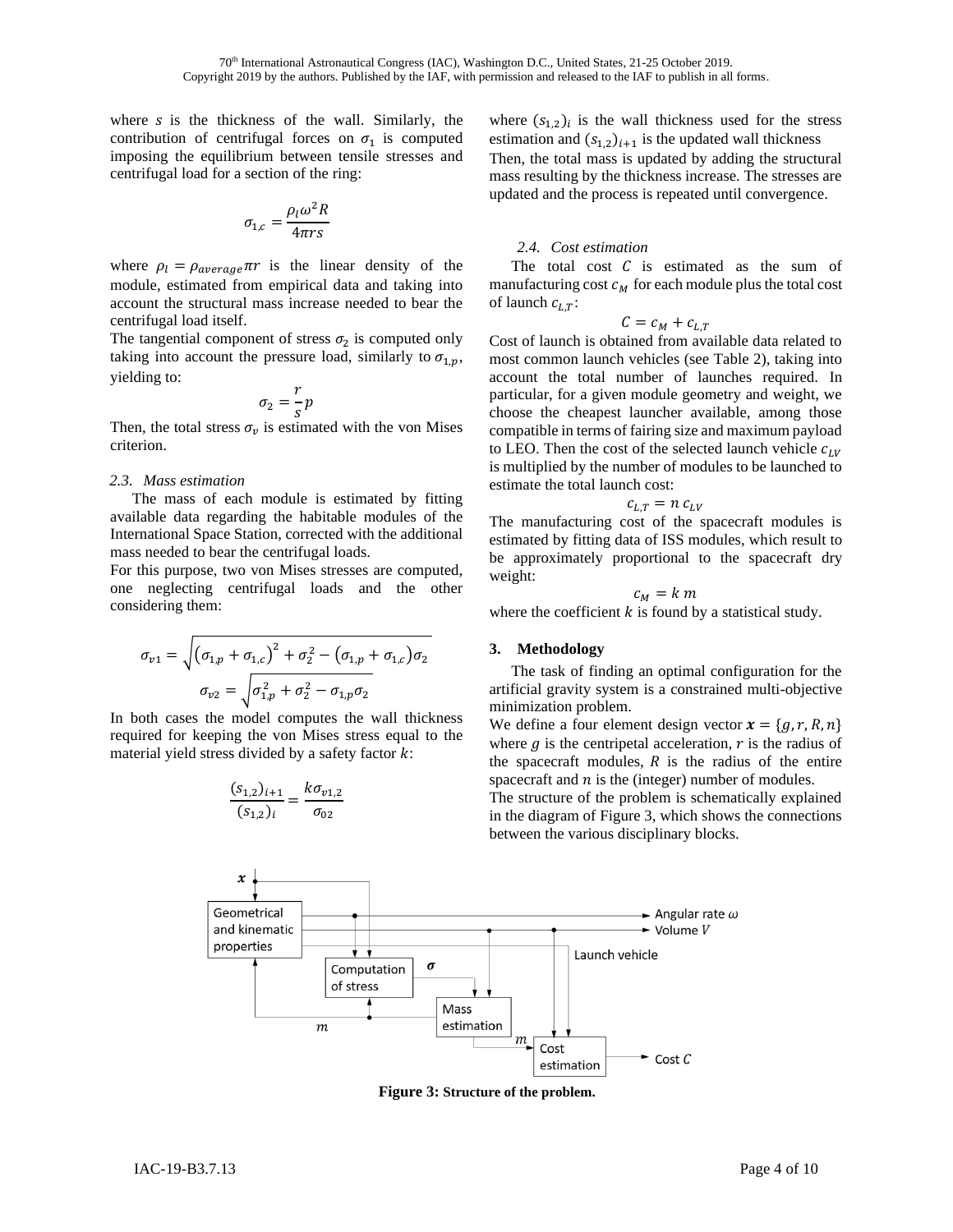The centripetal acceleration is bounded between 3 and 9.81 m/s<sup>2</sup> to lie inside the comfort zone described by [9]; additionally, the upper bound for the angular rate of the structure is set to 0.2 rad/s, approximately equivalent to the 2 rpm limit set by [9]. An upper bound for spacecraft radius  $R$  is set to 1000m: for values greater than this limit, the limited specific tensile strength of available materials starts to significantly increase the structural mass fraction, rapidly reaching impractical values.

As an additional constraint, for geometric compatibility reasons, the radius of a single module  $r$  shall be less than the overall spacecraft radius. However, the dimensions of the payload fairings of available launch vehicles likely set a much more restrictive upper limit for  $r$ . The optimization problem is defined as:

$$
\min_{x} J(x),
$$
  
s.t. 
$$
3m/s^2 \le g \le 9.81m/s^2
$$

$$
\omega(x) \le 0.2rad/s
$$

$$
R < 1000m
$$

$$
r < R
$$

We propose two possible combinations of objectives to optimize:

- 1. Minimize estimated cost  $C$  and maximize internal habitable volume  $V$ , and
- 2. Minimize estimated cost  $C$  and angular rate  $\omega$ .

For the first option, we adopt a weighted sum approach to define the following objective function:

$$
J_1(x) = -\alpha \hat{V} + \beta \hat{C}
$$

where  $\alpha$  and  $\beta$  are two scalar weights, with  $\alpha + \beta = 1$ . The coefficients  $\alpha$  and  $\beta$  are chosen in the (0,1) interval, and to compare homogeneous values the two objective functions are normalized as:  $\hat{V} = V/1m^3$ ,  $\hat{C} = C/1$  $10<sup>6</sup>USD.$ 

For the second option, the objective function is:

$$
J_2(\pmb{x}) = \alpha \widehat{\omega} + \beta \widehat{C}
$$

Where  $\hat{\omega} = \omega / 10^{-6}$  rad/s is the normalized angular velocity. The objective function is nearly linear locally but has several step discontinuities caused by the discrete choice of one launch vehicle among a set of alternatives. We compare different optimization algorithms for the considered problem. In particular, we focus on two standard local search methods (Interior Point Algorithm and Sequential Quadratic Programming) to determine a baseline performance and two global search gradient free strategies (namely genetic algorithms and pattern search), which are likely more suitable to our inherently discontinuous problem.

#### *3.1. Interior Point Algorithm*

The Interior Point algorithm [10-14] combines the direct solution of the Karush-Kuhn-Tucker (KKT) equations and a Conjugate Gradient approach to solve a sequence of approximated minimization problems. This method is suited for large-scale nonlinear problems.

The inequality constraints are converted into equality constraints by adding to the objective function a logarithmic barrier function. Given the problem:

$$
\min_{x} J(x), \text{ s.t. } h(x) = 0 \text{ and } g(x) \le 0
$$

the approximate problem, for each  $\mu > 0$ , is:

$$
\min_{x,s} J_{\mu}(x,s) = \min_{x,s} J(x) - \mu \sum_{i} \ln (s_{i}),
$$
  
s.t.  $h(x) = 0$  and  $g(x) + s = 0$ 

The solution of the approximate problem  $J_{\mu}$  approaches the minimum of  $J$  as  $\mu$  decreases to zero. At each iteration, the algorithm attempts a direct step to solve the KKT conditions for the approximate problem. If the direct step fails (e.g. if the approximate problem is not locally convex near the current point), a Conjugate Gradient step is performed to minimize a quadratic approximation to the approximate problem in a trust region.

For our application, the required starting point  $x_0$  is chosen randomly among the bounds. Variables constrained by both a lower and an upper bound are chosen with uniform probability distribution, while those with only a lower bound are chosen by assuming a uniform distribution for their inverse. In order to reduce the dependence of the solution on the starting point, the optimization is performed several times for different  $x_0$ , and the best solution in terms of value of the objective function  *is kept.* 

## *3.2. Sequential Quadratic Programming (SQP)*

A Sequential Quadratic Programming method [15-19] evaluates the local Jacobian and Hessian to obtain a local quadratic approximation of the objective function, in the neighborhood of the current point; equality and inequality constraints are locally linearized. The approximated Quadratic Problem at iteration  $q$ :

$$
\min_{s} Q(s^{q}) = \min_{s} J(x^{q}) + \nabla J(x^{q})^{\top} s^{q} + \frac{1}{2} s^{q \top} B s^{q},
$$
  
s.t. 
$$
\nabla g_{j}(x^{q})^{\top} s^{q} + g^{j}(x^{q}) \leq 0
$$

$$
\nabla h_{j}(x^{q})^{\top} s^{q} + h^{j}(x^{q}) = 0
$$

is solved to find the search direction  $s^q$ . Then, a 1D search is performed to compute the step length  $\alpha^q$ , and the evaluation point is updated as:

$$
x^{q+1} = x^q + \alpha^q s^q
$$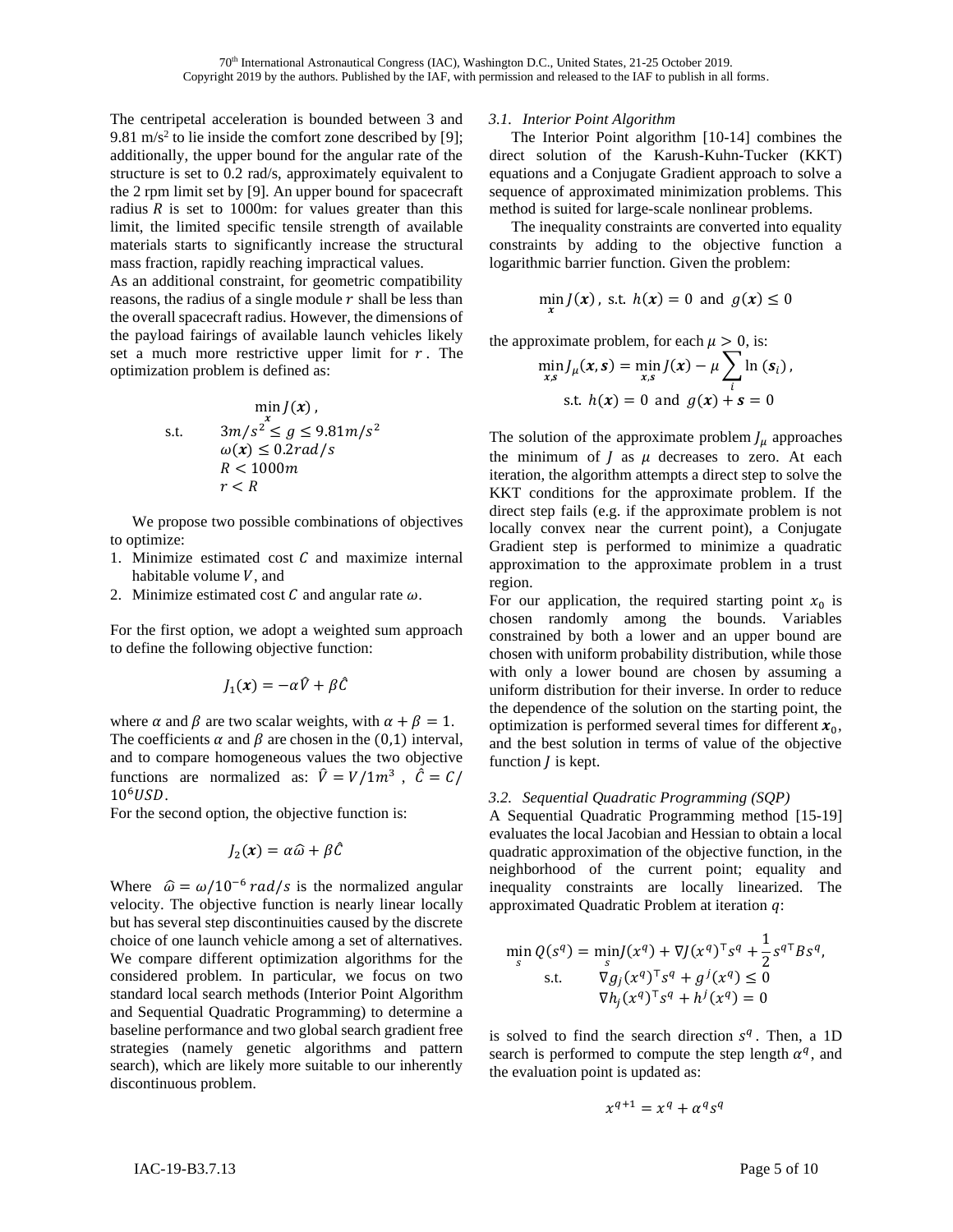For our implementation, we adopt the same starting point used for the Interior Point Algorithm (Section III.1).

## *3.3. Genetic Algorithm*

Genetic algorithms were first introduced in 1970s as search methods used to find exact or approximate solutions to optimization and search problems [20-24]. Genetic algorithms emerge as a particular class of evolutionary algorithms that are adaptive heuristic search methods inspired by evolutionary biology, such as the natural selection and the natural genetics. They can be used to find optimal solutions in many applications of high complexity. Their heuristic features are used alternatively to other techniques such as simulated annealing, hill climbing, or tattoo search.

Genetic algorithms can explore the search space globally and are based on probabilistic strategies, in contrast with many local search methods. GAs simulate natural selection of best individuals, which will breed to generate the successive generations. The classical terminology calls "individual" a solution of the problem. All the considered individuals form a population. Each individual encodes its characteristics in one string called "chromosome". According to the biology analogy, a chromosome is a sequence of alleles representing one quantum of information, such as bit, digit, and letter, etc. [21].

The genetic algorithm methodology starts with the initialization of the population, which is typically randomly generated. The population size is related with the nature of the problem and can reach several thousands of possible solutions. In general, the population is generated to cover the entire range of possible solutions, called the search space. In case of known areas where optimal solutions are likely to be found, the solutions may be "seeded" in such areas.

Within each generation, a portion of the population is selected to generate a new population which will become the next generation. The selection is based on the fitness (i.e. the value of the objective function) of each solution where fitter solutions (characterized by a lower value of the objective function) are more likely to be selected. A potential issue may be the premature convergence on a poor solution. For this reason, stochastic methods are designed to select a small portion of less fit solutions in order to keep the diversity of the population large.

The following step is to breed the selected population to generate the next generation. Two operations may be performed in this phase: crossover (also called recombination) and/or mutation. Each new solution is generated by breeding a pair or "parent" solutions selected from the pool previously selected. The "child" solution, generated by means of crossover and/or mutation, shares some characteristics of its "parents". The process continues until a new population of the

appropriate size is generated. The use of more than two "parents" may help with the obtaining a better "child" solution [22].

This process ends when a termination condition has been reached. Typical termination conditions may be a solution that satisfies the criteria is found, the fixed number of generations is reached, no better results can be obtained because the highest-ranking solution's fitness is reaching or has reached a plateau.

For our application, to improve the repeatability of the optimizations, the Genetic Algorithm is executed ten times, and the better result is kept.

## *3.4. Pattern Search*

In this paper we adopt the Generalized Pattern Search (GPS) method as implemented in Matlab. This method has been developed by Torzcov in 1997 [25] characterizing the pattern search methods, developed by Hooke and Jeeves [26] through a generalization of their method, resenting a global convergence theory [27-29]. These methods are very effective for some engineering problem in which the evaluation of the objective and constraint functions implies a high computational cost, as an alternative to using less expensive surrogates. The GPS algorithms compute a sequence of points that approach an optimal point. At each step

of the iteration, after the identification of an initial point, the algorithm searches a set of points, so-called "mesh" around that point. This mesh is created by adding a scalar multiple of a set of vectors called pattern to the current point identified. After that, the algorithm is able to find the best point in the mesh which improves the value of the objective function at the current point considered. Then, the point identified after this comparison becomes the new current point. The algorithm continues for a define number of iterations, eventually considering a tolerance value for which the iteration is terminated.

## *3.5. Simulated Annealing*

The Simulated Annealing (SA) [30] is natural metaheuristic method based on an analogy between the quenching physical process for solids and the solution for a combinatorial optimization problem in order to find a good solution for such these problems [31-34]. This method derived from the Metropolis method. In particular, these methods were introduced for the local optimization or iterative improvement, in which an initial solution is repeatedly improved by making small local iterations until no such alteration yields a better solution. SA randomizes this procedure in a way that allows for occasional uphill moves (changes that worsen the solution), in an attempt to reduce the probability of a result, SA strength is that it avoids to getting caught at local maxima-minima solutions. This algorithms follow the following procedure: (i) Generation of the random solution for the define variable space; (ii) Calculation of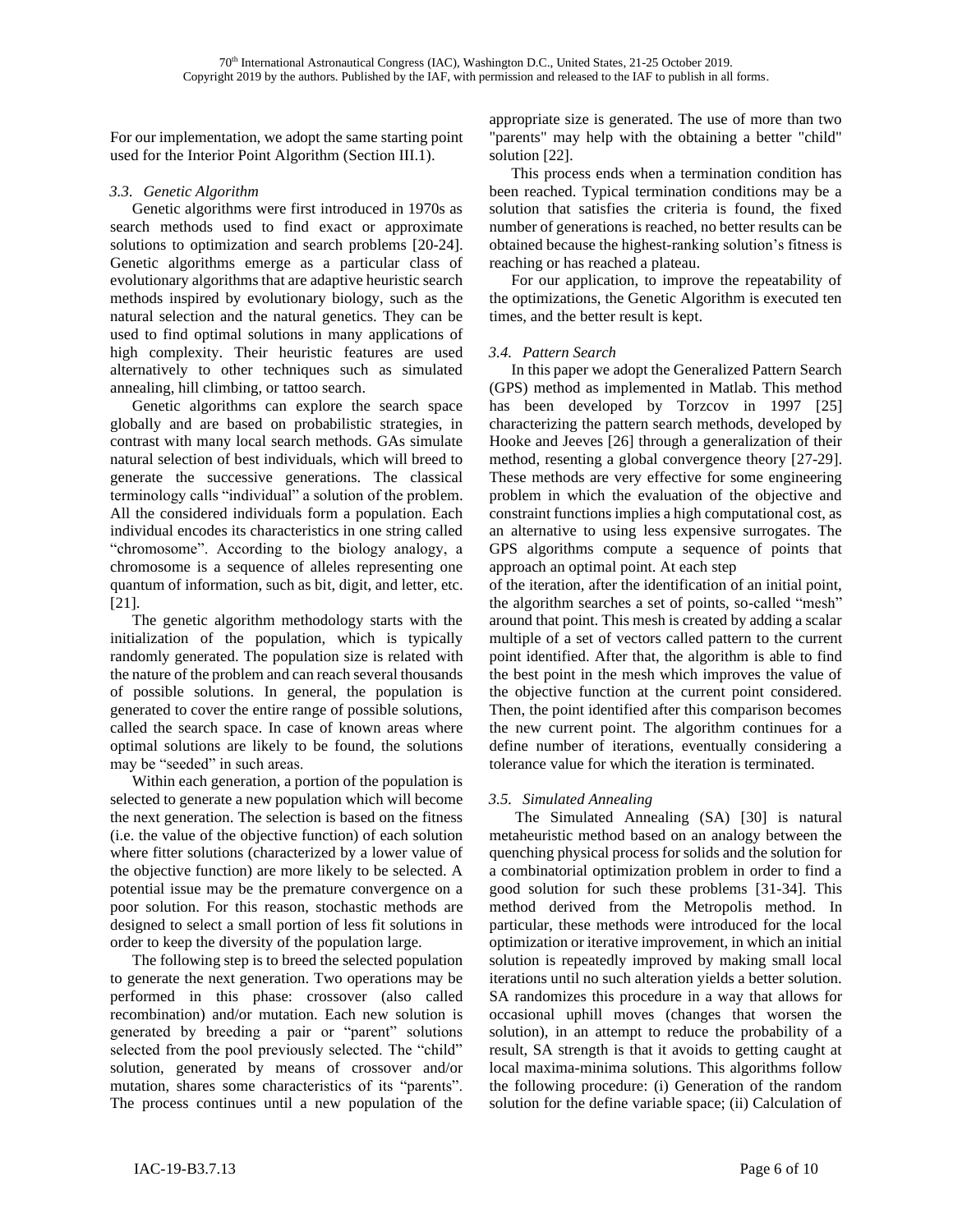the cost using a pre-defined cost function; (iii) Generation of random solution in a sub-space close to the solution previously found; (iv) Calculation of the new value of the cost function; (v) Comparison of the new and old solution calculated. If the new solution is better with respect the problem defined, move on the new solution. If it is not, the algorithm calculates an "acceptance probability" which is a sort of recommendation on whether or not to jump to the new solution. (vi) repeating of steps from (iii) to (v) until an acceptable solution is found considering a certain tolerance value and a maximum number of iterations that could be performed.

## **4. Design Results**

All the considered optimization algorithms identify a consistent minimum for the objective function. The optimizations are executed on a common laptop PC with an Intel i7 6500U processor, running Windows 10 and Matlab r2016a. The performance of the optimization algorithms in terms of computational time is shown in Table 3.

The two objective functions involve discrete variables and parameters, namely the number of modules and the discrete set of available launch vehicles. As a consequence, despite the used models being simple and nearly linear locally, the objective functions consist globally in a set of regular sections separated by step discontinuities. As an example, Figure 4 shows the dependency of the objective function  $J_2$  upon the spacecraft radius and the centripetal acceleration. This particular situation poses some difficulties for the application of the gradient-based algorithms, since the gradient itself is not defined in the discontinuities. In this condition those search algorithms become strongly dependent on the choice of a suitable starting point. $J_2$  For this reason, to get a reliable result, the optimization needs to be repeated several times with different starting points, randomly sampled inside the search space. This greatly increases the global computational time, and partly compromises the fast convergence rate typical of gradient based methods. Conversely, the two global methods (and in particular the GA for its applicability to discrete variables) are more suitable for the problem, despite the higher computational cost.

For the first objective function  $J_1$ , the optimum point is always characterized by the maximum angular rate and the minimum centripetal acceleration allowed by the bounds. In this case, the Pareto front (Figure 5) is approximately a straight line: in fact, according to our simplified model, the cost of launch and construction results almost proportional to the pressurized volume of the spacecraft. Additionally, being the two objectives nearly proportional, there exist basically two solutions: one optimizes only the cost, regardless the internal volume, while the other considers only the volume. The transition between the two optimum solutions is quite

sharp, and happens near  $\alpha = 0.75$  and  $\beta = 0.25$  (note that the Pareto front of Figure 4 is generated for  $0.73 \le$  $\alpha \leq 0.77$  and  $0.23 \leq \beta \leq 0.27$  **Errore. È prevista una cifra.**). In fact, it appears that our model can be locally approximated with the hyperplane  $0.75\hat{V}(x) =$  $0.25\hat{C}(x)$ **Errore. È** prevista una cifra., in the region where the two optimum solutions are found. Then, deending on the weights of the objectives, the optimum will be either near the lower bound of cost or near the upper bound of volume. Clearly, the only solution characterized by reasonable costs is the smaller one, resulting in an already large volume of 3800 m<sup>3</sup> and a cost of about 11.8 billion USD.

The Pareto front of the second objective function  $J_2$  is shown in Figure 6. In this case, the volume is not considered an objective since the lower bounds already gives a very large value. This graph highlights that a small reduction in angular rate can be achieved without affecting greatly the cost. Then, a point characterized by a slightly bigger radius and smaller angular rate can be chosen to increase the comfort of the crew or allow the simulation of higher accelerations.

**Table 3: Average computational time for the considered optimization algorithms.**

| <b>Algorithm</b>      | <b>Computational time [s]</b> |               |  |
|-----------------------|-------------------------------|---------------|--|
|                       |                               | $\mathcal{P}$ |  |
| <b>Interior Point</b> | 10.8502                       | 8.4247        |  |
| SOP                   | 3.4208                        | 3.1468        |  |
| Genetic Algorithm     | 35.5161                       | 29.6129       |  |
| Pattern Search        | 18.2812                       | 26.1764       |  |
| Simulated Annealing   | 47.8688                       | 54.8163       |  |



**Figure 4: Objective function**  $J_2$  **versus radius and centripetal acceleration.**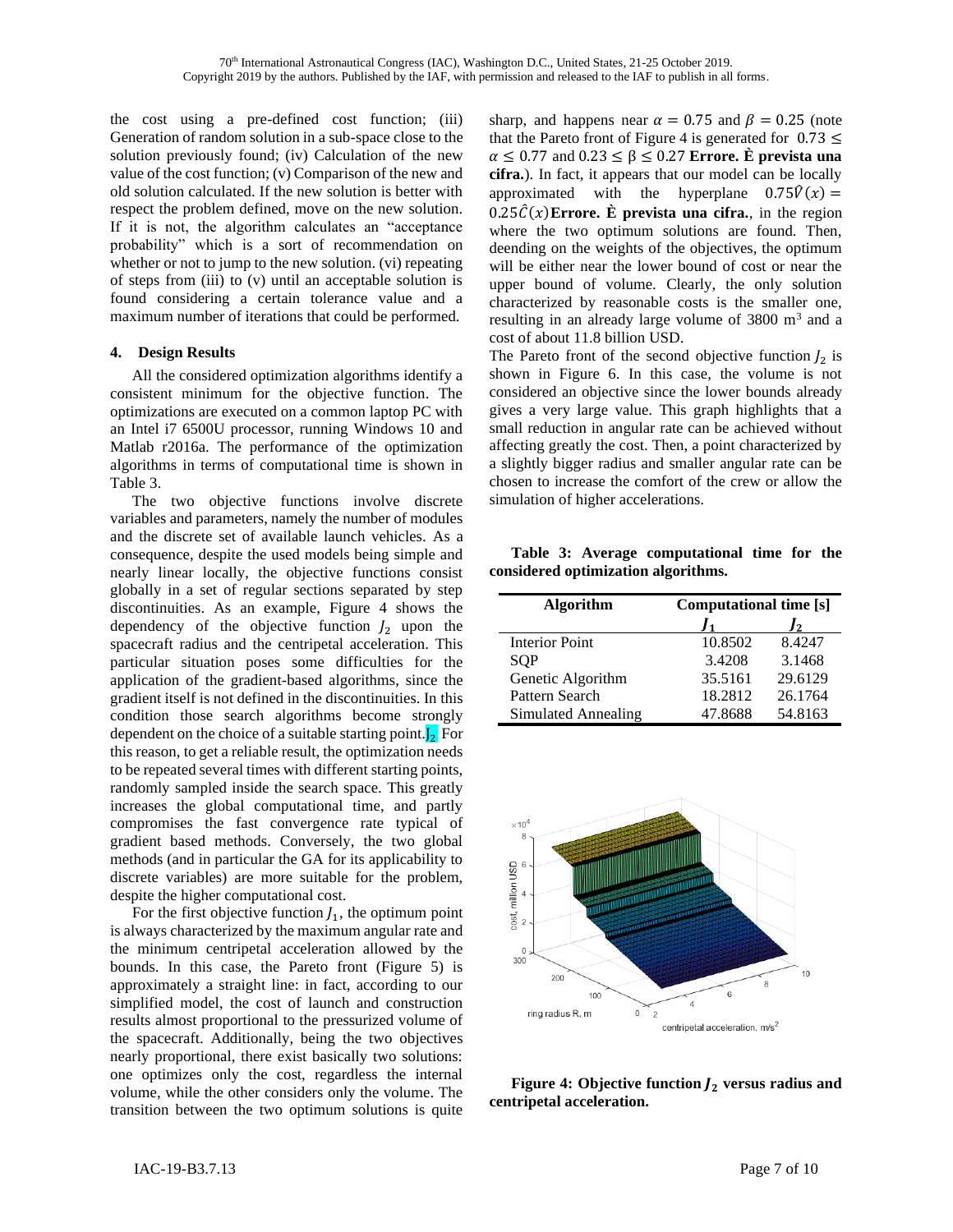#### 70th International Astronautical Congress (IAC), Washington D.C., United States, 21-25 October 2019. Copyright 2019 by the authors. Published by the IAF, with permission and released to the IAF to publish in all forms.



**function J1, with the considered search algorithms**



**Figure 6: Pareto front of the second objective function J2, with the considered search algorithms**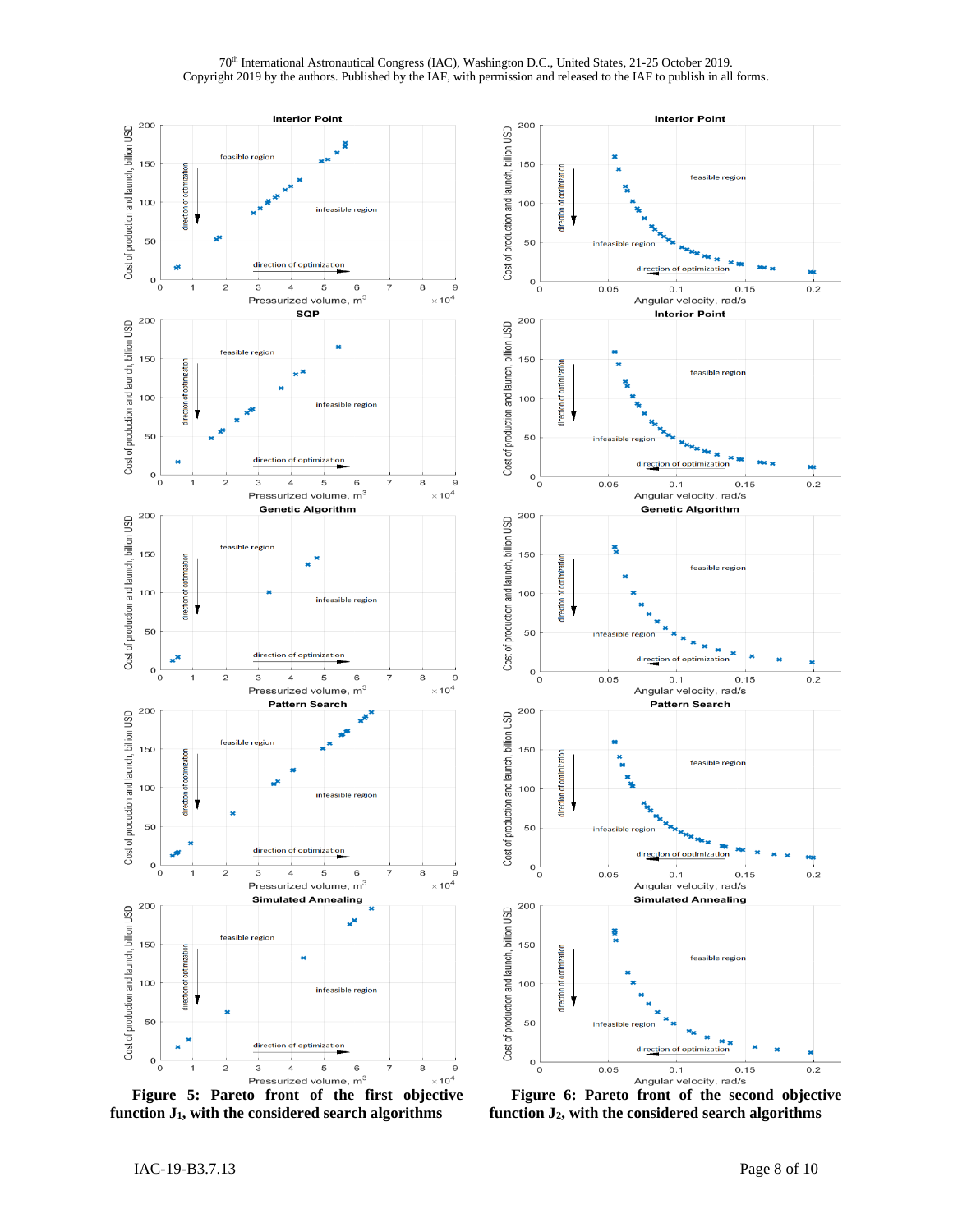## **5. Conclusions**

A feasibility study on an artificial gravity system has been performed, taking into account the influence of a set of design variables on performance and cost. This preliminary work accounts for habitable modules. Costs of support systems, such as power generation, propulsion, attitude control, thermal control, are not yet considered.

The models employed for this work are very simple, yet they enable to account for the effect of several design choices on the manufacturing and deployment cost of the system, as well as on the expected performance. The use of a Multidisciplinary Design Optimization approach at this preliminary stage allows quantitatively evaluating different possible architectures of the system and informing the design decisions early in the development process. This way, it is possible to freeze the system architecture early, when radical design changes are not yet prohibitively costly.

However, our study determined how even considering the point of the Pareto front characterized by the smallest cost and volume, the resulting pressurized volume of the spacecraft is one order of magnitude greater than the largest spacecraft built to date, the International Space Station. The cost of production and launch of the Artificial Gravity System would be in excess of 10 billion USD, or more than 10% of the whole lifecycle cost of the ISS (which stands in the order of 100 billion USD [35]).

This very high cost is in fact the main reason why artificial gravity systems have not been usually considered as a feasible solution for long-term crewed space missions. Future developments in reusable launch vehicle will likely reduce launch related costs, thus helping to make artificial gravity systems affordable.

## **Acknowledgements**

This work was supported by the PhD program at Politecnico di Torino. Additional acknowledgments to the Visiting Professor Program of Politecnico di Torino for the support to Dr. Laura Mainini.

## **References**

- 1. *The Global Exploration Roadmap*, ISECG, January 2018.
- 2. W. Von Braun, *Crossing the Last Frontier*, Collier's, 22 Mar. 1952, pp. 24-30, 72-74
- 3. NASA image 9132079 <https://images.nasa.gov/details-9132079>
- 4. NASA Media Usage Guidelines, [https://www.nasa.gov/multimedia/guidelines/index.h](https://www.nasa.gov/multimedia/guidelines/index.html) [tml](https://www.nasa.gov/multimedia/guidelines/index.html)
- 5. C.H. Williams, L.A. Dudzinski, S.K. Borowski, A.J. Juhasz, *Realizing "2011: A Space Odyssey": Piloted Sperical Torus Nuclear Fusion Propulsion*, Proceedings 37<sup>th</sup> Joint Propulsion Conference and Exihibit cosponsored by the AIAA, SAE, AIChE, and ASME, Salt Lake City, Utah, July 2001
- 6. M.L. Holderman, *NAUTILUS-X, Multi-Mission Space Exploration Vehicle*, NASA internal presentation JSC/SSP, 2011
- 7. R. Zubrin, R. Wagner, *The Case for Mars: The Plan to Settle the Red Planet and Why We Must*, Free Press 0684827573/0684835509, 1997
- 8. A.M. Korzun, R.D. Braun, E.B. Wagner, T.R.F. Fulford-Jones, E.C. Deems, D.C. Judnick, J.E. Keese, *Mars Gravity Biosatellite: Engineering, science, and*  education, Proceedings of 58<sup>th</sup> International Astronautical Congress, Hyderabad, India September 2007
- 9. T.W. Hall, *Artificial Gravity in theory and practice*, 46th International Conference on Environmental Systems, Vienna, Austria, July 2016
- 10. R.H. Byrd, J.C. Gilbert, J. Nocedal, *A Trust Region Method Based on Interior Point Techniques for Nonlinear Programming*, Mathematical Programming, 89(1):149–185, 2000
- 11. R.H. Byrd, M.E. Hribar, J. Nocedal, *An Interior Point Algorithm for Large-Scale Nonlinear Programming*, SIAM Journal on Optimization, 9(4):877–900, 1999
- 12. Waltz, R. A. , J. L. Morales, J. Nocedal, and D. Orban, *An interior algorithm for nonlinear optimization that combines line search and trust region steps*, Mathematical Programming, 107(3):391–408, 2006
- 13. F. A. Potra, S. J.Wright, Interior-point methods, Journal of Computational and Applied Mathematics, 124(1-2), 281-302, 2000.
- 14. M.H. Wright, Interior methods for constrained optimization, Acta Numerica, 1, 341–407, 1992.
- 15. M.C. Biggs, *Constrained Minimization Using Recursive Quadratic Programming*, Towards Global Optimization (L.C.W. Dixon and G.P. Szergo, eds.), North-Holland, pp 341–349, 1975
- 16. S.P. Han, *A Globally Convergent Method for Nonlinear Programming*, J. Optimization Theory and Applications, 22:297, 1977
- 17. M.J.D. Powell, *The Convergence of Variable Metric Methods for Nonlinearly Constrained Optimization Calculations*, Nonlinear Programming 3, (O.L. Mangasarian, R.R. Meyer and S.M. Robinson, eds.), Academic Press, 1978
- 18. M.J.D. Powell, *A Fast Algorithm for Nonlinearly Constrained Optimization Calculations*, Numerical Analysis, G.A.Watson ed., Lecture Notes in Mathematics, Springer Verlag, Vol. 630, 1978
- 19. V. Kungurtsev, M. Diehl, Sequential quadratic programming methods for parametric nonlinear